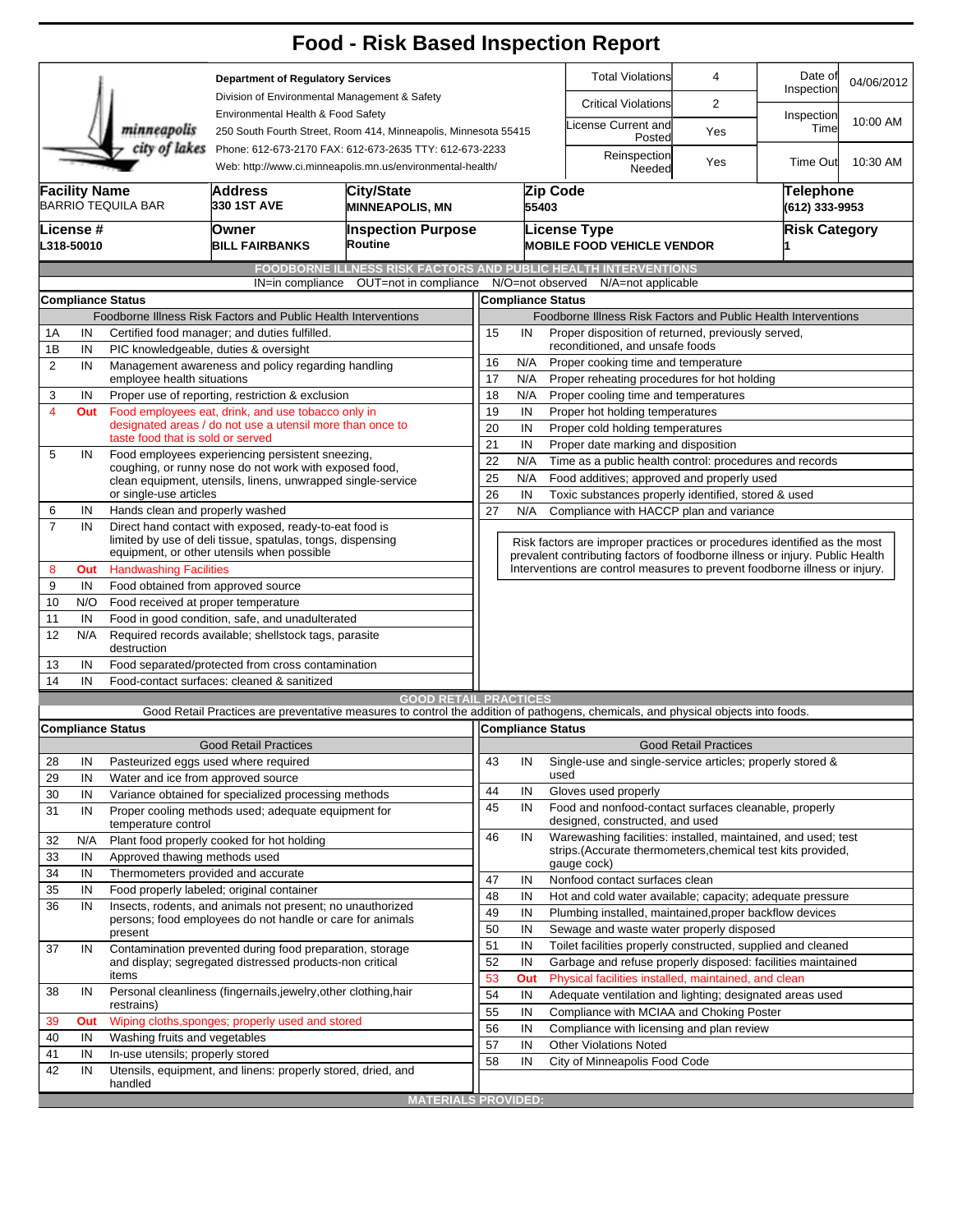|                                                                                                                   |                                                                                                                                                                                                                                                                                       |                                                                                                       |                                                           | <b>Food - Risk Based Inspection Report</b>                                                                            |                                                   |                                   |                                              |                               |                      |                             |                      |          |  |
|-------------------------------------------------------------------------------------------------------------------|---------------------------------------------------------------------------------------------------------------------------------------------------------------------------------------------------------------------------------------------------------------------------------------|-------------------------------------------------------------------------------------------------------|-----------------------------------------------------------|-----------------------------------------------------------------------------------------------------------------------|---------------------------------------------------|-----------------------------------|----------------------------------------------|-------------------------------|----------------------|-----------------------------|----------------------|----------|--|
|                                                                                                                   | <b>Department of Regulatory Services</b>                                                                                                                                                                                                                                              |                                                                                                       |                                                           |                                                                                                                       | <b>Total Violations</b><br>4                      |                                   |                                              | Date of<br>Inspection         | 04/06/2012           |                             |                      |          |  |
|                                                                                                                   | Division of Environmental Management & Safety                                                                                                                                                                                                                                         |                                                                                                       |                                                           |                                                                                                                       |                                                   |                                   | <b>Critical Violations</b><br>$\overline{2}$ |                               |                      |                             |                      |          |  |
| minneapolis                                                                                                       |                                                                                                                                                                                                                                                                                       | Environmental Health & Food Safety<br>250 South Fourth Street, Room 414, Minneapolis, Minnesota 55415 |                                                           |                                                                                                                       |                                                   |                                   | License Current and<br>Yes<br>Posted         |                               |                      | Inspection<br>Time          | 10:00 AM             |          |  |
| city of lakes                                                                                                     |                                                                                                                                                                                                                                                                                       |                                                                                                       |                                                           | Phone: 612-673-2170 FAX: 612-673-2635 TTY: 612-673-2233<br>Web: http://www.ci.minneapolis.mn.us/environmental-health/ |                                                   |                                   |                                              | Reinspection<br>Yes<br>Needed |                      |                             | Time Out             | 10:30 AM |  |
| <b>Facility Name</b><br>Address<br><b>BARRIO TEQUILA BAR</b><br>330 1ST AVE                                       |                                                                                                                                                                                                                                                                                       |                                                                                                       | Zip Code<br>City/State<br><b>MINNEAPOLIS, MN</b><br>55403 |                                                                                                                       |                                                   |                                   |                                              |                               |                      | Telephone<br>(612) 333-9953 |                      |          |  |
| License #                                                                                                         |                                                                                                                                                                                                                                                                                       | Owner                                                                                                 |                                                           | <b>Inspection Purpose</b>                                                                                             |                                                   |                                   | <b>License Type</b>                          |                               |                      |                             | <b>Risk Category</b> |          |  |
| L318-50010                                                                                                        | <b>BILL FAIRBANKS</b>                                                                                                                                                                                                                                                                 |                                                                                                       | Routine                                                   |                                                                                                                       |                                                   | <b>MOBILE FOOD VEHICLE VENDOR</b> |                                              |                               |                      |                             |                      |          |  |
| Item/Location                                                                                                     |                                                                                                                                                                                                                                                                                       | <b>Food Temp</b>                                                                                      | Air Temp                                                  | <b>FOODBORNE ILLNESS RISK FACTORS AND PUBLIC HEALTH INTERVENTIONS</b>                                                 |                                                   | <b>Food Temp</b>                  |                                              | Air Temp                      | <b>Item/Location</b> |                             | <b>Food Temp</b>     | Air Temp |  |
| Beef (Hot-Hold Unit)                                                                                              |                                                                                                                                                                                                                                                                                       | 156 °F                                                                                                | °F                                                        | Item/Location<br>Pork (Cold-Hold Unit)                                                                                |                                                   | 41 °F                             | °F                                           |                               |                      |                             |                      |          |  |
|                                                                                                                   |                                                                                                                                                                                                                                                                                       |                                                                                                       |                                                           |                                                                                                                       |                                                   |                                   |                                              |                               |                      |                             |                      |          |  |
|                                                                                                                   |                                                                                                                                                                                                                                                                                       |                                                                                                       |                                                           |                                                                                                                       | <b>SANITIZER INFORMATION</b>                      |                                   |                                              |                               |                      |                             |                      |          |  |
| <b>Sanitizer Location</b>                                                                                         |                                                                                                                                                                                                                                                                                       | <b>Method Used</b>                                                                                    |                                                           | <b>Sanitizer PPM</b>                                                                                                  |                                                   |                                   | <b>Sanitizer Used</b>                        |                               |                      | Water Temp.                 |                      |          |  |
|                                                                                                                   |                                                                                                                                                                                                                                                                                       |                                                                                                       |                                                           |                                                                                                                       |                                                   |                                   |                                              |                               |                      |                             |                      |          |  |
|                                                                                                                   |                                                                                                                                                                                                                                                                                       |                                                                                                       |                                                           |                                                                                                                       |                                                   |                                   |                                              |                               |                      |                             |                      |          |  |
|                                                                                                                   |                                                                                                                                                                                                                                                                                       |                                                                                                       |                                                           |                                                                                                                       | <b>Construction, Equipment &amp; Reinspection</b> |                                   |                                              |                               |                      |                             |                      |          |  |
| Construction/<br><b>Remodeling?</b>                                                                               |                                                                                                                                                                                                                                                                                       | <b>New Equipment</b>                                                                                  |                                                           | <b>Emailed CIS/DR</b>                                                                                                 |                                                   |                                   | <b>Reinspection Needed</b>                   |                               |                      | <b>Reinspection Date</b>    |                      |          |  |
| <b>No</b>                                                                                                         |                                                                                                                                                                                                                                                                                       | <b>No</b>                                                                                             |                                                           | <b>No</b><br><b>OBSERVATIONS AND CORRECTIVE ACTIONS</b>                                                               |                                                   |                                   |                                              |                               |                      |                             |                      |          |  |
| Item                                                                                                              |                                                                                                                                                                                                                                                                                       |                                                                                                       |                                                           | Violations cited in this report must be corrected within the time frames below.                                       |                                                   |                                   |                                              |                               |                      |                             |                      |          |  |
| Number                                                                                                            |                                                                                                                                                                                                                                                                                       |                                                                                                       |                                                           |                                                                                                                       |                                                   |                                   |                                              |                               |                      |                             |                      |          |  |
| $\overline{4}$                                                                                                    | (Critical)2-401.11 Discontinue consuming food, use of an unapproved beverage containers, or use of tobacco in any form in food preparation or utensil washing<br>areas. MN Rule 4626.0105                                                                                             |                                                                                                       |                                                           |                                                                                                                       |                                                   |                                   |                                              |                               |                      |                             |                      |          |  |
|                                                                                                                   | EMPLOYEE WAS EATING FOOD INSIDE THE VEHICLE ON THE PREP TABLE Correct By: 04/06/12                                                                                                                                                                                                    |                                                                                                       |                                                           |                                                                                                                       |                                                   |                                   |                                              |                               |                      |                             |                      |          |  |
| 8                                                                                                                 | Critical)5-203.11A Provide the number of handwash sinks necessary for convenient use by employees in food preparation, dispensing, and warewashing<br>areas and toilet rooms, but not fewer than the number specified in the Minnesota Plumbing Code, Chapter 4715. MN Rule 4626.1070 |                                                                                                       |                                                           |                                                                                                                       |                                                   |                                   |                                              |                               |                      |                             |                      |          |  |
|                                                                                                                   | NO HANDWASH SINK AT THE TIME OF INSPECTION. Correct By: 04/06/12                                                                                                                                                                                                                      |                                                                                                       |                                                           |                                                                                                                       |                                                   |                                   |                                              |                               |                      |                             |                      |          |  |
| 39                                                                                                                | 3-304.13B Store wiping cloths clean and dry or in an approved sanitizing solution. MN Rule 4626.0285<br>NO SANITIZER BUCKET IN THE VEHICLE Correct By: 04/06/12                                                                                                                       |                                                                                                       |                                                           |                                                                                                                       |                                                   |                                   |                                              |                               |                      |                             |                      |          |  |
| 6-501.12A Clean and maintain clean all physical facilities. MN Rule 4626.1520                                     |                                                                                                                                                                                                                                                                                       |                                                                                                       |                                                           |                                                                                                                       |                                                   |                                   |                                              |                               |                      |                             |                      |          |  |
| 53<br>FLOOR OF THE VEHICLE DIRTY. Repeat Violation. Originally Cited On 09/26/11 Correct By: 04/06/12             |                                                                                                                                                                                                                                                                                       |                                                                                                       |                                                           |                                                                                                                       |                                                   |                                   |                                              |                               |                      |                             |                      |          |  |
| Comments:                                                                                                         |                                                                                                                                                                                                                                                                                       |                                                                                                       |                                                           |                                                                                                                       |                                                   |                                   |                                              |                               |                      |                             |                      |          |  |
| THE INSPECTION WAS DONE ON MOBILE VENDOR VEHICLE NO. YBC 3540. DECAL NUMBER 2012-0002 WAS PROVIDED TO THE VENDOR. |                                                                                                                                                                                                                                                                                       |                                                                                                       |                                                           |                                                                                                                       | Comments continued on next page.                  |                                   |                                              |                               |                      |                             |                      |          |  |
|                                                                                                                   |                                                                                                                                                                                                                                                                                       |                                                                                                       |                                                           |                                                                                                                       |                                                   |                                   |                                              |                               |                      |                             |                      |          |  |